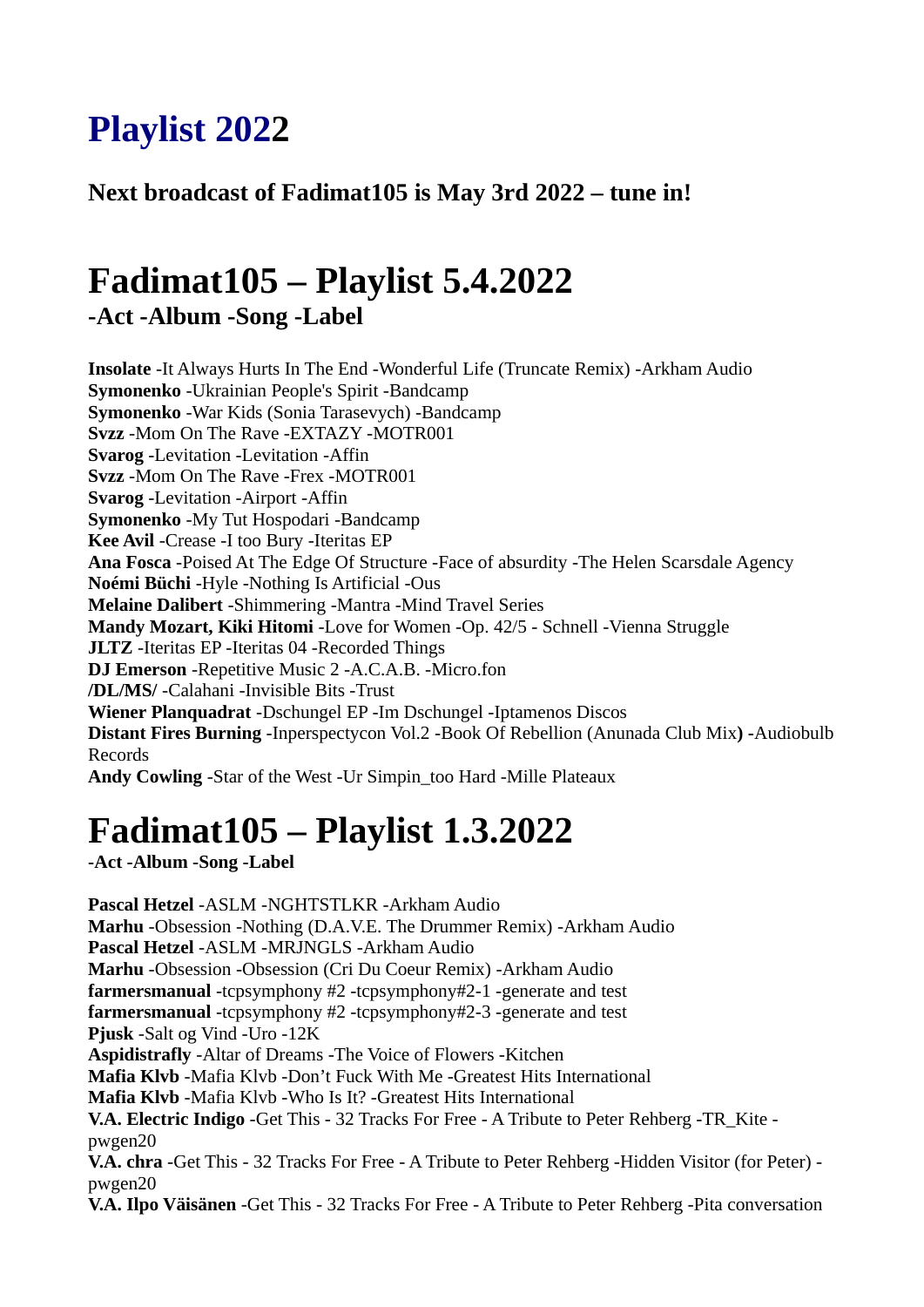in dub2 -pwgen20 **V.A. Cobber** -MEGANESIAN\_Plates -Transient -MEGANESIAN **V.A. DJ BEVERLY HILL\$** -MEGANESIAN\_Plates -Ece Come La Cocaina (Deviated Septum Mix) -MEGANESIAN **V.A. Obelisk** -MEGANESIAN\_Plates -Lightbender -MEGANESIAN **Marhu** -Obsession -Obsession -Arkham Audio **Simon Grab + Francesco Giudici** -[No] Surrender -I Leave -OUS **Park Jiha** -The Gleam -Nightfall Dancer -Glitterbeat **Mark Vernon** -Time Deferred -Benign Acquiescence -Gagarin Records **General Magic** -Frantz! -Bonden (2021 Remaster) -Editions Mego **Eric Chenaux** -Say Laura -Your New Rhythm -Constellation

# **Fadimat105 – Playlist 1.2.2022**

#### **-Act -Album -Song -Label**

**Truant.J** -Truant002 -Wicked Fervor (Krista Bourgeois Remix) -Truant **Truant.J** -Truant002 -Wicked Fervor (The GOAT Remix) -Truant **The Allegorist** -Blind Emperor -The Sacrifice -Awaken Chronicles **Kee Avil** -Crease -saf -Constellation **1FM** -FormaFantasma -Soul Overload (Truncate Remix) -Illegal Alien Records **1FM** -FormaFantasma -Recoil (Original Mix) -Illegal Alien Records **Kajsa Magnarsson & Marta Forsberg** -Kompisitioner -You could also Say -Lamour Records

Live **DRKMBNT** "Tiny Techno Orchestra" -base

**El Khat** -Aalbat Alawi Op.99 -Djaja -Glitterbeat

**Marie Wilhelmine Anders** -She's Leaving -She's Leaving (Removal) -Noisy Meditation **Marie Wilhelmine Anders** -She's Leaving -Without A Sound (She's Leaving) -Noisy Meditation **Local Suicide & Skelesys** -You Are Mine -You Are Mine (Autumns Club Remix) -Snap, Crackle & Pop

**Local Suicide & Skelesys** -You Are Mine -Naked & Confused (The KVB Remix) -Snap, Crackle & Pop

**Eric Chenaux** -Say Laura -Say Laura -Constellation & Murailles Music

**The Allegorist** -Blind Emperor -Marching Crowd -Awaken Chronicles

**Melaine Dalibert** -Shimmering -Shimmering - Ici d'ailleurs/Mind Travel Series

**MINIATURa** -GeometriÌa Prohibida -Hipnosis -Keroxen

**Dorninger** -Phrasemongering -Solidarity -base

# **Fadimat105 – Playlist 4.1.2022**

#### **-Act -Album -Song -Label**

**J.Blofeld** -47 -Uranaus (Cri Du Coeur Remix) -Arkham Audio **Vexillary** -Full Frontal Lunacy -Full Frontal Lunacy – con:trace **Ethical Governor** -Enclosed 05 -Control The Narrative -Enclosed Order **Mar Io** -Twilight Of Ages Remixes -Twilight Of Ages (Polygonia Remix) -Broque **Mar Io** -Twilight Of Ages Remixes -Space At Night (Marie Wilhelmine Anders Remix) -Broque